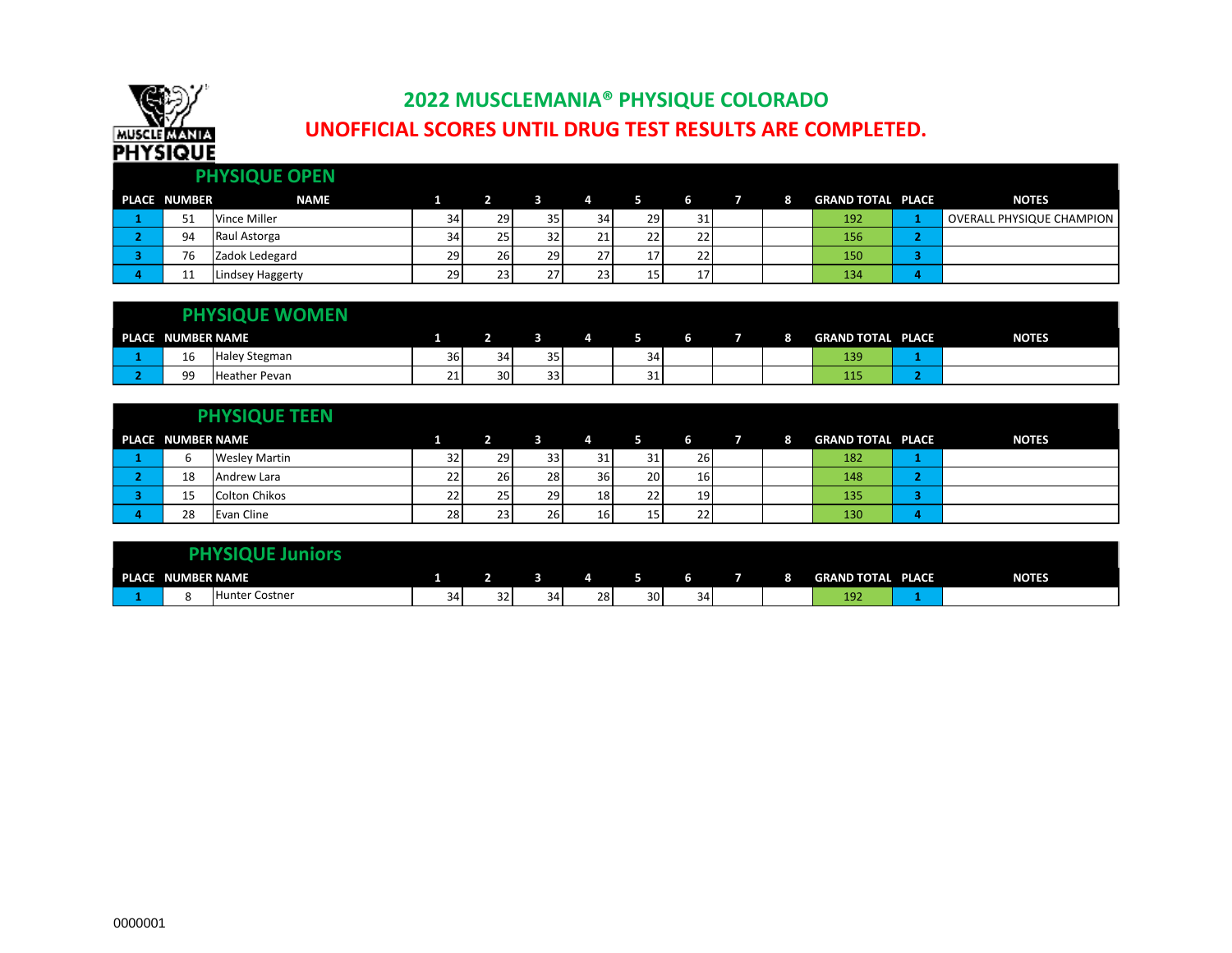#### **2022 MODEL ROCKY MOUNTAIN**



|              |               | <b>SPORTS MODEL WOMEN</b> |               |  | <b>CLUBWEAR</b> |                 |                 |  | <b>SPORTSWEAR</b> |                 |                 |  | <b>SWIMSUIT</b> |    |              |                 |                    |              |                              |
|--------------|---------------|---------------------------|---------------|--|-----------------|-----------------|-----------------|--|-------------------|-----------------|-----------------|--|-----------------|----|--------------|-----------------|--------------------|--------------|------------------------------|
| <b>PLACE</b> | <b>NUMBER</b> | <b>NAME</b>               |               |  |                 |                 | <b>TOTAL</b>    |  |                   |                 | <b>TOTAL</b>    |  |                 |    | <b>TOTAL</b> | <b>DEMERITS</b> | <b>GRAND TOTAL</b> | <b>PLACE</b> | <b>NOTES</b>                 |
|              |               | Nicole Raso               |               |  |                 | 35              | 184             |  |                   | 36 I            | 183             |  |                 | 32 | 175          |                 | 542                |              | Model Overall & PRO          |
|              |               | Tameika Noel              |               |  |                 | 29              | 166             |  |                   | 29              | 174             |  | 25              | 28 | 170          |                 | 510                |              |                              |
|              |               | Linda Flores              | $\sim$<br>-32 |  |                 | 32 <sup>1</sup> | 170             |  |                   | 35 <sup>1</sup> |                 |  |                 | 29 | 171          |                 | EO <sup>-</sup>    |              | Tie Breaker - Swimsuit Round |
|              |               | <b>Ashley Nevels</b>      | -55           |  |                 | 31              | 17 <sup>2</sup> |  |                   | 35.             | 1C <sub>A</sub> |  |                 | 33 | 170          |                 | 507                |              |                              |
|              |               | Amy Thompson              | $\sim$        |  |                 | 29 <sub>1</sub> |                 |  |                   | 29              |                 |  | 20              | 23 | 139          |                 | 430                |              |                              |
|              |               | Julie Schuetz             | 26            |  |                 | 27 <sup>1</sup> |                 |  |                   | 29              | 146             |  | 25              | 23 | 118          |                 | 404                |              |                              |

|              | <b>URTS MODEL</b> |                      |  | <b>CLUBWEAR</b> |                 |              |  |     | <b>SPORTSWEAR</b> |       |              |           | <b>SWIMSUIT</b> |      |              |                 |                    |              |              |
|--------------|-------------------|----------------------|--|-----------------|-----------------|--------------|--|-----|-------------------|-------|--------------|-----------|-----------------|------|--------------|-----------------|--------------------|--------------|--------------|
| <b>PLACE</b> | <b>NUMBER</b>     | <b>NAME</b>          |  |                 |                 | <b>TOTAL</b> |  |     |                   |       | <b>TOTAL</b> |           |                 |      | <b>TOTAL</b> | <b>DEMERITS</b> | <b>GRAND TOTAL</b> | <b>PLACE</b> | <b>NOTES</b> |
|              |                   | <b>Wesley Martin</b> |  |                 | 22 <sup>1</sup> |              |  |     |                   | 2 A L |              | 20<br>JU. | 35 L            | 24 L | 151          |                 | 433                |              |              |
|              |                   | Andrew Lara          |  | $^{\circ}$      | 221<br>34       |              |  | 211 |                   | 24    |              |           | 34              | 29 L | 144          |                 | .                  |              |              |
|              |                   | Evan Cline           |  |                 | 21              |              |  |     | $\Omega$          |       |              | 25<br>.   | JU.             | 20 L | 128          |                 | 403                |              |              |
|              |                   | Colton Chikos        |  |                 |                 |              |  | 31  |                   | 26    |              |           | 31              |      | 128<br>31 F  |                 |                    |              |              |

|               |                                     |  | CLUBWEAR |             |              |  | <b>SPORTSWEAR</b> |              |  | SWIMSUIT |  |              |                 |                           |              |              |
|---------------|-------------------------------------|--|----------|-------------|--------------|--|-------------------|--------------|--|----------|--|--------------|-----------------|---------------------------|--------------|--------------|
| <b>NUMBER</b> | <b>NAME</b>                         |  |          |             | <b>TOTAL</b> |  |                   | <b>TOTAL</b> |  |          |  | <b>TOTAL</b> | <b>DEMERITS</b> | <b><i>GRAND TOTAL</i></b> | <b>PLACE</b> | <b>NOTES</b> |
|               | <b>La mana</b><br>люзет г<br>ום בצפ |  |          | $\sim$<br>. |              |  |                   |              |  |          |  |              |                 |                           |              |              |

|              |               | COMMERCIAL MODEL WOMEN |    |  | CLUBWEAR |    |              |             |               |    | <b>SPORTSWEAR</b> |           |              |        |    | <b>SWIMSUIT</b> |                 |              |                 |                    |              |              |
|--------------|---------------|------------------------|----|--|----------|----|--------------|-------------|---------------|----|-------------------|-----------|--------------|--------|----|-----------------|-----------------|--------------|-----------------|--------------------|--------------|--------------|
| <b>PLACE</b> | <b>NUMBER</b> | <b>NAME</b>            |    |  |          |    | <b>TOTAL</b> |             |               |    |                   |           | <b>TOTAL</b> |        |    |                 |                 | <b>TOTAL</b> | <b>DEMERITS</b> | <b>GRAND TOTAL</b> | <b>PLACE</b> | <b>NOTES</b> |
|              |               | Veronica Adkinson      |    |  | 21       | 20 |              |             |               | 36 |                   | 31        | 163          | 35     | 22 |                 | 29              | 162          |                 | 494                |              |              |
|              |               | Maria Lara             |    |  | 24       | 30 |              |             |               | 34 |                   |           | 153          |        |    |                 | 26              | 142          |                 | 446                |              |              |
|              |               | Amanda Maxson          |    |  |          | 27 |              |             |               | 33 |                   |           | 144          |        | 29 |                 | 27              | 139          |                 | 413                |              |              |
|              |               | Nichole Romero         |    |  |          | 23 | 128          |             |               | 33 |                   | 23<br>. . | 136          | $\sim$ |    |                 | 16              | 125          |                 | 389                |              |              |
|              |               | Stefani Robin          | -4 |  |          | 19 |              | $22 \times$ | $\sim$<br>221 | 26 |                   | 1 S I     | 102          |        |    |                 | 17 <sup>1</sup> | 109          |                 | 318                |              |              |

|               |                         |    |  | CLUBWEAR |      |              |  | <b>SPORTSWEAR</b> |        |              |  | <b>SWIMSUIT</b> |      |              |                 |                    |              |              |
|---------------|-------------------------|----|--|----------|------|--------------|--|-------------------|--------|--------------|--|-----------------|------|--------------|-----------------|--------------------|--------------|--------------|
| <b>NUMBER</b> | <b>NAME</b>             |    |  |          |      | <b>TOTAL</b> |  |                   |        | <b>TOTAL</b> |  |                 |      | <b>TOTAL</b> | <b>DEMERITS</b> | <b>GRAND TOTAL</b> | <b>PLACE</b> | <b>NOTES</b> |
|               | $16.41 -$<br>Kylie Pena | 34 |  |          | 30 L | 152          |  | -                 | $\sim$ | ᄁ            |  | 221<br>34 I     | 33 I | A            |                 |                    |              |              |

|              | DDEL          | 1. KIDS 11-1.      |    |  | CLUBWEAR |    |              |  | <b>SPORTSWEAR</b> |      |              |  | <b>SWIMSUIT</b> |                                |              |                 |                    |              |              |
|--------------|---------------|--------------------|----|--|----------|----|--------------|--|-------------------|------|--------------|--|-----------------|--------------------------------|--------------|-----------------|--------------------|--------------|--------------|
| <b>PLACE</b> | <b>NUMBER</b> | <b>NAME</b>        |    |  |          |    | <b>TOTAL</b> |  |                   |      | <b>TOTAL</b> |  |                 |                                | <b>TOTAL</b> | <b>DEMERITS</b> | <b>GRAND TOTAL</b> | <b>PLACE</b> | <b>NOTES</b> |
|              |               | <b>Talia Pevan</b> | -- |  |          | 33 | .            |  |                   | 26 L | 152          |  |                 | 32 <sub>1</sub>                | -16.         |                 |                    |              |              |
|              |               | Jervn Cline        |    |  |          | 28 |              |  |                   | 31   |              |  |                 | $\sim$ $\sim$ $\sim$<br>, ., . |              |                 |                    |              |              |

|              | m             |             |  |               | CLUBWEAR |              |            |    | <b>SPORTSWEAR</b> |           |              |                      |  | SWIMSUIT |    |              |                 |                              |              |              |
|--------------|---------------|-------------|--|---------------|----------|--------------|------------|----|-------------------|-----------|--------------|----------------------|--|----------|----|--------------|-----------------|------------------------------|--------------|--------------|
| <b>PLACE</b> | <b>NUMBER</b> | <b>NAME</b> |  |               |          | <b>TOTAL</b> |            |    |                   |           | <b>TOTAL</b> |                      |  |          |    | <b>TOTAL</b> | <b>DEMERITS</b> | <b>TOTAL</b><br><b>GRAND</b> | <b>PLACE</b> | <b>NOTES</b> |
|              |               | Ginny Robi  |  | $\sim$<br>29. |          | 36<br>A      | $-1$<br>22 | 27 | -                 | <b>AL</b> | 133          | $\sim$ $\sim$<br>. . |  |          | 31 | 134          |                 | 411                          |              |              |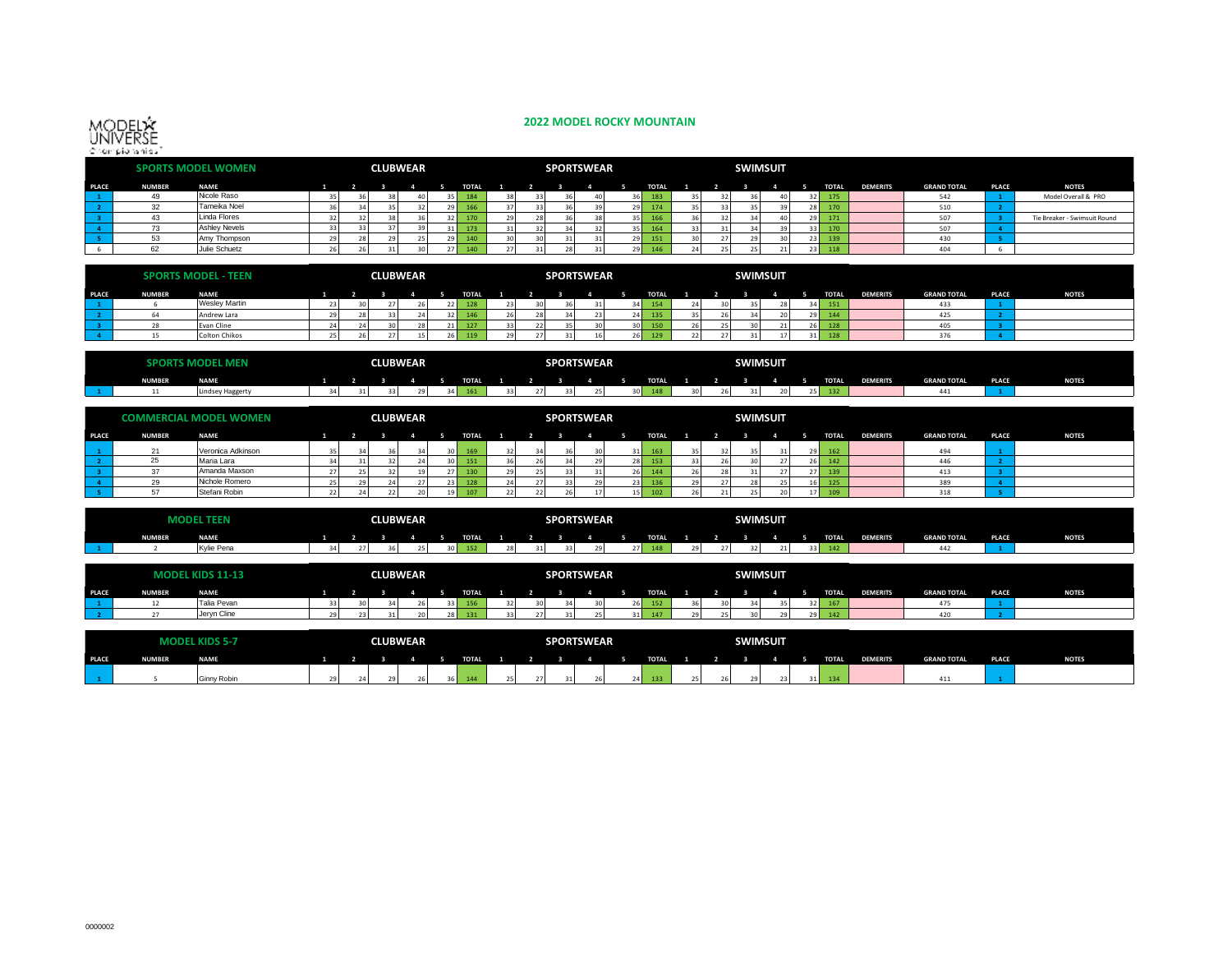#### **2022 MS. BIKINI ROCKY MOUNTAIN**

M. *Délain*<br>on in creac

|              |               | <b>BIKINI CLASSIC</b> |    |               |    | <b>SPORTSWEAR</b> |    |    |              |                 |    |    | <b>SWIMWEAR</b> |    |                 |     |                                  |              |                              |
|--------------|---------------|-----------------------|----|---------------|----|-------------------|----|----|--------------|-----------------|----|----|-----------------|----|-----------------|-----|----------------------------------|--------------|------------------------------|
| <b>PLACE</b> | <b>NUMBER</b> | <b>NAME</b>           |    |               |    |                   |    |    | <b>TOTAL</b> |                 |    |    |                 |    |                 |     | TOTAL DEMERIT: GRAND TOTAL PLACE |              | <b>NOTES</b>                 |
|              | 36            | Julie Marzheuser      | 36 | 33            |    |                   | 35 | 29 | 168          | 38              | 36 | 34 |                 | 33 | 34 <sup>1</sup> | 175 | 343                              |              | <b>OVERALL CHAMPION</b>      |
|              | 17            | Deborah Hunt-Regan    | 33 |               | 32 |                   | 35 | 29 | 161          | 39              | 29 | 33 |                 | 31 | 31              | 163 | 324                              |              |                              |
|              | 31            | Tameika Noel          | 30 |               | 35 |                   | 31 | 27 | 154          | 31              | 31 | 35 |                 | 30 | 33 <sup>1</sup> | 160 | 314                              |              |                              |
|              |               | Leann Cass            | 27 | 321           | 32 |                   | 21 | 31 | 143          | 36              | 31 | 32 |                 | 28 | 32 <sub>1</sub> | 159 | 302                              |              | Tie Breaker - Swimsuit Round |
|              | 34            | Nicole Cline          | 32 | 321           | 32 |                   | 25 | 34 | 155          | 33              | 29 | 31 |                 | 23 | 31              | 147 | 302                              |              |                              |
|              | 21            | Veronica Adkinson     | 35 |               | 33 |                   | 26 | 32 | 157          | 34              | 33 | 33 |                 | 23 | 21              | 144 | 301                              |              |                              |
|              | 19            | Chenz Zhang           | 27 | $32^{\circ}$  | 32 |                   | 22 | 25 | 138          | 30 <sup>1</sup> | 25 | 33 |                 | 29 | 29              | 146 | 284                              |              |                              |
|              | 53            | Amy Thompson          | 30 | $\sim$<br>25. | 29 |                   | 21 | 24 | 129          | 27              | 25 | 29 |                 | 26 | 20 <sup>1</sup> | 127 | 256                              | $\mathbf{R}$ |                              |
|              |               | Jennifer Botterill    | 24 | 27            | 26 |                   | 18 | 20 | 115          | 29              | 30 | 27 |                 | 22 | 19              | 127 | 242                              |              |                              |

|       |               | <b>BIKINI MASTERS</b> |    |                 |    | <b>SPORTSWEAR</b> |     |                 |                  |    |     |    | <b>SWIMWEAR</b> |    |                 |     |                                  |              |
|-------|---------------|-----------------------|----|-----------------|----|-------------------|-----|-----------------|------------------|----|-----|----|-----------------|----|-----------------|-----|----------------------------------|--------------|
| PLACE | <b>NUMBER</b> | <b>NAME</b>           |    |                 |    |                   |     |                 | <b>TOTAL</b>     |    |     |    |                 |    | ъ.              |     | TOTAL DEMERIT! GRAND TOTAL PLACE | <b>NOTES</b> |
|       | 40            | Kristi Parrotte       | 35 | 30 <sup>1</sup> | રર | 36                | 36  | 25 <sub>1</sub> | 195 <sup>3</sup> |    | 31  | 36 | 38              | 34 | 33 <sup>1</sup> | 209 | 404                              |              |
|       |               | Deborah Hunt-Regan    | 33 | 32              |    |                   | 351 | 29              | 196              |    | 29  | 33 | 37              | 31 | 31              | 200 | 396                              |              |
|       |               | Maria Lara            | 36 | 28              |    |                   | 351 | 24              | 187              |    |     | 20 | 26              | 24 | 25 <sub>1</sub> | 161 | 348                              |              |
|       |               | Julie Schuetz         | 29 | n.e<br>25       |    |                   | 29  | 28              | 168              | 28 | 24  | 29 | 28              | 27 | 22              | 158 | 326                              |              |
|       |               | Kathy Smith           | 31 | 25              |    | 28                | 22  | $\sim$<br>25 F  | 160 <sup>1</sup> |    | 24  | 28 | 26              |    | 17              | 137 | 297                              |              |
|       |               | Margie Wheat          | 25 | 24              |    |                   | 18  | 22              | 136              |    | 221 |    | 30              |    | 28              | 148 | 284                              |              |

|       |               | <b>BIKINI NOVICE MASTERS</b> |    |     |    | <b>SPORTSWEAR</b> |                 |              |     |             |        | <b>SWIMWEAR</b> |     |                 |     |                                  |              |
|-------|---------------|------------------------------|----|-----|----|-------------------|-----------------|--------------|-----|-------------|--------|-----------------|-----|-----------------|-----|----------------------------------|--------------|
| PLACE | <b>NUMBER</b> | NAME <sup>1</sup>            |    |     |    |                   |                 | <b>TOTAL</b> |     |             |        |                 |     |                 |     | TOTAL DEMERIT! GRAND TOTAL PLACE | <b>NOTES</b> |
|       |               | Julie Schuetz                |    | ້   |    |                   | 28              | 168          | 20. | $\sim$      | 201    | 40              | 27  | 22 <sub>1</sub> | 158 | 326                              |              |
|       |               | Kathy Smith                  | 31 | 23. | 29 | 28                | 25 <sub>1</sub> | 160          |     | $\sim$<br>- | 28     |                 |     | 17              | 137 | 297                              |              |
|       |               | Margie Wheat                 |    |     | 26 | 21                | 22 <sub>1</sub> | 136          | 28. | 22          | $\sim$ |                 | 151 | 28              | 148 | 284                              |              |

|              |               | <b>BIKINI OPEN</b>   |    |                 |                     | <b>SPORTSWEAR</b> |    |    |              |    |                 |    | <b>SWIMWEAR</b> |    |                 |     |                                  |              |              |
|--------------|---------------|----------------------|----|-----------------|---------------------|-------------------|----|----|--------------|----|-----------------|----|-----------------|----|-----------------|-----|----------------------------------|--------------|--------------|
| <b>PLACE</b> | <b>NUMBER</b> | <b>NAME</b>          |    |                 |                     |                   |    |    | <b>TOTAL</b> |    |                 |    |                 |    | 6               |     | TOTAL DEMERIT: GRAND TOTAL PLACE |              | <b>NOTES</b> |
|              | 73            | <b>Ashley Nevels</b> | 36 | 32              | 35                  |                   | 35 | 31 | 169          | 37 | 30 <sup>1</sup> | 37 |                 | 31 | 30 <sup>1</sup> | 165 | 334                              |              |              |
|              | 49            | Nicole Raso          | 36 | 33              | 31                  |                   | 30 | 25 | 155          | 36 | 32              | 36 |                 | 34 | 32 <sub>1</sub> | 170 | 325                              |              |              |
|              | 17            | Deborah Hunt-Regan   | 33 | 32              | 32                  |                   | 35 | 29 | 161          | 39 | 29              | 33 |                 | 31 | 31              | 163 | 324                              |              |              |
|              | 43            | Linda Flores         | 34 | 30 <sup>1</sup> | 34                  |                   | 34 | 24 | 156          | 37 | 29              | 35 |                 | 33 | 26              | 160 | 316                              |              |              |
|              | 26            | Elizabeth Gabler     | 26 | 35              | 32                  |                   | 29 | 26 | 148          | 34 | 32              | 35 |                 | 32 | 31              | 164 | 312                              |              |              |
|              | 22            | Michell Iribe Osuna  | 36 | 29              | 32                  |                   | 27 | 21 | 145          | 35 | 29              | 34 |                 | 32 | 29              | 159 | 304                              |              |              |
|              |               | Leann Cass           | 27 | 32              | 32                  |                   | 21 | 31 | 143          | 36 | 31              | 32 |                 | 28 | 32 <sub>1</sub> | 159 | 302                              |              |              |
|              | 37            | Amanda Maxson        | 30 | 32              | 33                  |                   | 33 | 26 | 154          | 28 | 27              | 32 |                 | 29 | 28              | 144 | 298                              | $\mathbf{R}$ |              |
|              | 29            | Nichole Romero       | 28 | 26              | $\mathcal{F}$<br>25 |                   | 20 | 24 | 127          | 28 | 27              | 30 |                 | 20 | 25              | 130 | 257                              |              |              |

|                             |               | <b>BIKINI Novice Open</b> |     |    | <b>SPORTSWEAR</b> |           |              |    |        | <b>SWIMWEAR</b> |    |                 |             |                                  |              |
|-----------------------------|---------------|---------------------------|-----|----|-------------------|-----------|--------------|----|--------|-----------------|----|-----------------|-------------|----------------------------------|--------------|
| PLACE                       | <b>NUMBER</b> | <b>NAME</b>               |     |    |                   |           | <b>TOTAL</b> |    |        |                 |    |                 |             | TOTAL DEMERIT! GRAND TOTAL PLACE | <b>NOTES</b> |
| <b>Contract</b>             |               | Ashley Nevels             | 36  |    | 40                | 31        | 209          |    |        |                 |    | 30 <sup>1</sup> | 203         | 412                              |              |
| <b>The Contract Service</b> | 42            | Nicole Raso               | 361 |    | $\sim$            | -<br>25 I | 193          |    |        |                 |    | 29              | 200<br>-205 | 398                              |              |
|                             |               | Nichole Romero            | 28  | 29 |                   | 24        | 1AA          | 28 | <br>30 | 22.5<br>29      | 20 | 25              | 159         | 303                              |              |

|              |               | <b>BIKINI NOVICE CLASSIC</b> |        |               |    | <b>SPORTSWEAR</b> |    |                 |              |                    |              |     | <b>SWIMWEAR</b> |        |                 |     |                                  |              |
|--------------|---------------|------------------------------|--------|---------------|----|-------------------|----|-----------------|--------------|--------------------|--------------|-----|-----------------|--------|-----------------|-----|----------------------------------|--------------|
| <b>PLACE</b> | <b>NUMBER</b> | <b>NAME</b>                  |        |               |    |                   |    | -6              | <b>TOTAL</b> | $1 \t2 \t3$        |              |     | $\mathbf{a}$    |        | . .             |     | TOTAL DEMERIT! GRAND TOTAL PLACE | <b>NOTES</b> |
|              | 32            | Tameika Noel                 | 30     | $\sim$<br>ـــ | 35 |                   |    | 27              | 154          | 311                | ـ د          | 351 |                 |        | 33 <sup>1</sup> | 160 | 314                              |              |
|              | д.,           | Chenz Zhang                  | 27     | 32<br>-       |    |                   | 22 | 25 <sub>1</sub> | 138          | 30                 | $25^{\circ}$ |     |                 | $29 -$ | 29              | 146 | 284                              |              |
|              | c.            | Amy Thompson                 | <br>30 | -<br>25       | 23 |                   |    | 24              | 129          | <br>$\mathcal{L}I$ |              |     |                 |        | 20 <sup>1</sup> | 127 | 256                              |              |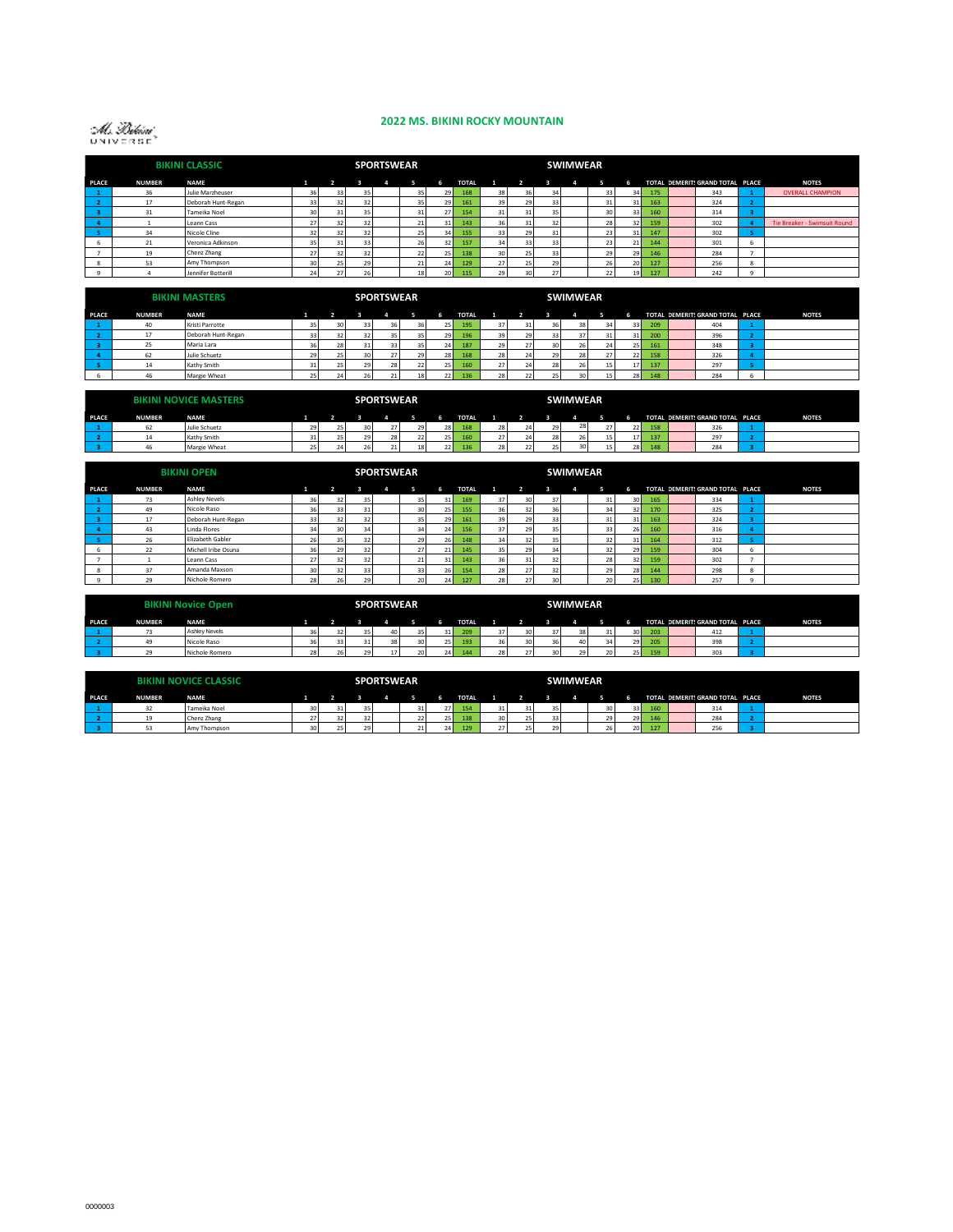### **2022 MUSCLEMANIA® CLASSIC ROCKY MOUNTAIN UNOFFICIAL SCORES UNTIL DRUG TEST RESULTS ARE COMPLETED.**

|                     | <b>CLASSIC OPEN</b> |                 |                |      |    |                 |                          |   |                         |
|---------------------|---------------------|-----------------|----------------|------|----|-----------------|--------------------------|---|-------------------------|
| <b>PLACE NUMBER</b> | <b>NAME</b>         |                 | $\overline{2}$ | - 3. | 4  | -5              | <b>GRAND TOTAL PLACE</b> |   | <b>NOTES</b>            |
| 79                  | <b>Brian Clark</b>  | 32 <sub>1</sub> | 32             | 32   | 32 | 30 <sup>1</sup> | 158                      |   | <b>OVERALL CHAMPION</b> |
| 51                  | Vince Miller        | 33              | 30             | 33   | 31 | 30 <sup>1</sup> | 157                      |   |                         |
| 94                  | Raul Astorga        |                 | 30             | 29   | 26 | 24              | 136                      |   |                         |
| 76                  | Zadok Ledegard      | 26              | 29             | 27   | 27 | 22              | 131                      | д |                         |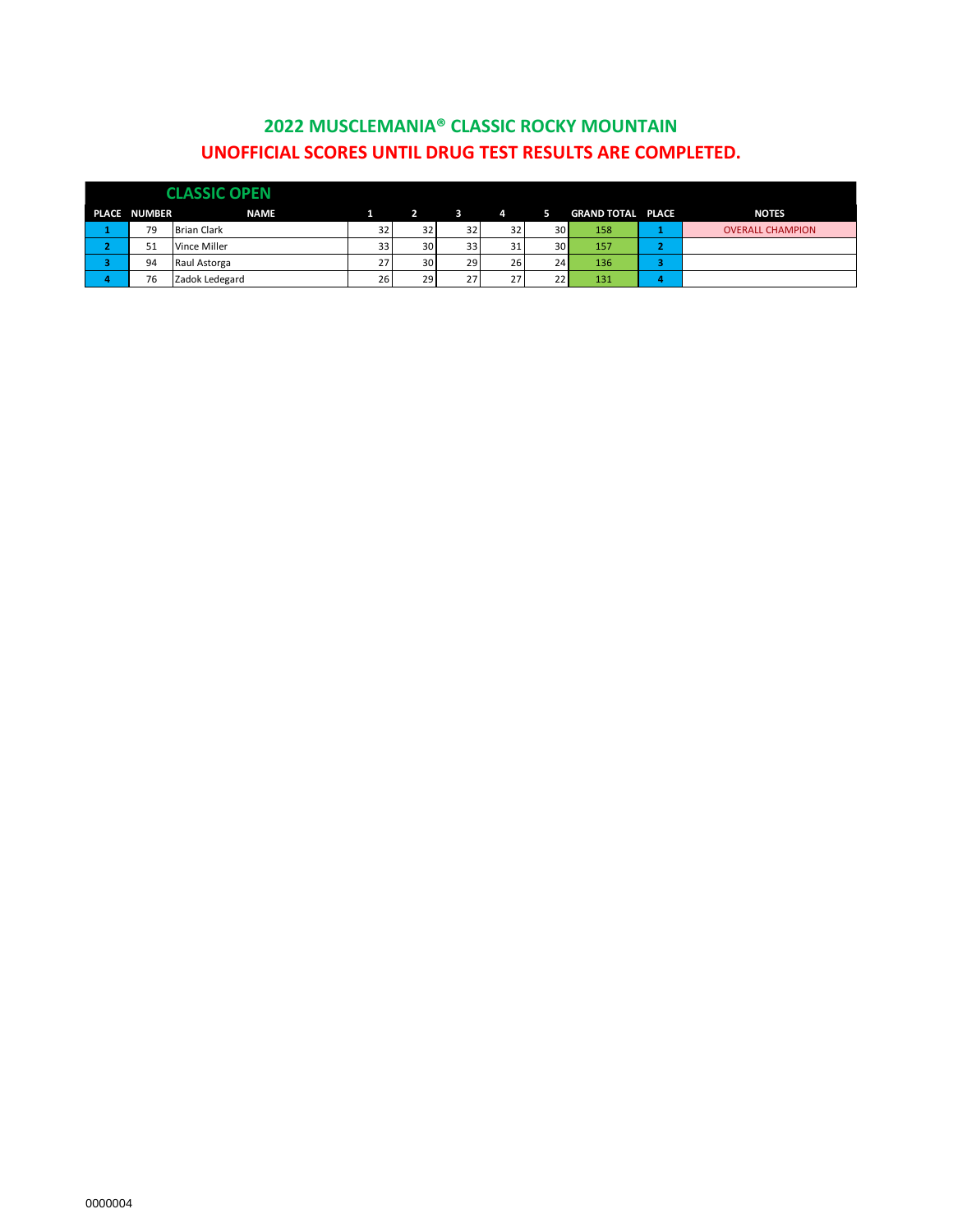# **UNOFFICIAL SCORES UNTIL DRUG TEST RESULTS ARE COMPLETED. 2022 FIGURE ROCKY MOUNTAIN**

|                   | <b>FIGURE CLASSIC</b> |    |                         |                 |                |                 |                          |              |
|-------------------|-----------------------|----|-------------------------|-----------------|----------------|-----------------|--------------------------|--------------|
| PLACE NUMBER NAME |                       |    | $\overline{\mathbf{2}}$ | 3               | $\overline{a}$ | -5              | <b>GRAND TOTAL PLACE</b> | <b>NOTES</b> |
| ⊥                 | Deborah Hunt-Regan    | 34 | 33                      | 34              | 35             | 35 <sub>1</sub> | 171                      |              |
| 19                | Chenz Zhang           | 30 | 29                      | 32 <sub>1</sub> | 23             | 31              | 145                      |              |
| 47                | Tonya Andrerson       | 26 | 23                      | 27              | 18             | 22 <sub>1</sub> | 116                      |              |

|                   | <b>FIGURE MASTERS</b> |    |                 |              |                |                 |                          |              |
|-------------------|-----------------------|----|-----------------|--------------|----------------|-----------------|--------------------------|--------------|
| PLACE NUMBER NAME |                       |    | $2^{\circ}$     | $\mathbf{3}$ | $\overline{a}$ | 5.              | <b>GRAND TOTAL PLACE</b> | <b>NOTES</b> |
| 17                | Deborah Hunt-Regan    | 34 | 33 <sup>1</sup> | 34           | 351            | 35 <sub>1</sub> | 171                      |              |
| 62                | Julie Schuetz         | 27 | 23              | 28           | 21             | 28              | 127                      |              |
| 46                | Margie Wheat          | 26 | 30              | 25           | 21             | 19              | 121                      |              |

|                   | <b>FIGURE OPEN</b>      |    |                |     |   |    |                          |                         |
|-------------------|-------------------------|----|----------------|-----|---|----|--------------------------|-------------------------|
| PLACE NUMBER NAME |                         |    | $\overline{2}$ | 3   | 4 | 5. | <b>GRAND TOTAL PLACE</b> | <b>NOTES</b>            |
| 16                | <b>Haley Stegman</b>    | 36 | 34             | 37  |   | 36 | 143                      | <b>OVERALL CHAMPION</b> |
| 17                | Deborah Hunt-Regan      | 34 | 33             | 34  |   | 35 | 136                      |                         |
| 26                | <b>Elizabeth Gabler</b> | 31 | 33             | 361 |   | 35 | 135                      |                         |
| 73                | <b>Ashley Nevels</b>    | 31 | 30             | 34  |   | 35 | 130                      |                         |

|  | <b>HEILBE TEEN.</b> |    |    |         |                  |                          |              |
|--|---------------------|----|----|---------|------------------|--------------------------|--------------|
|  | PLACE NUMBER NAME   |    |    | 2 3 4 5 |                  | <b>GRAND TOTAL PLACE</b> | <b>NOTES</b> |
|  | Kylie Pena          | 32 | 27 | 34      | <b>01</b><br>ـ ر | 124                      |              |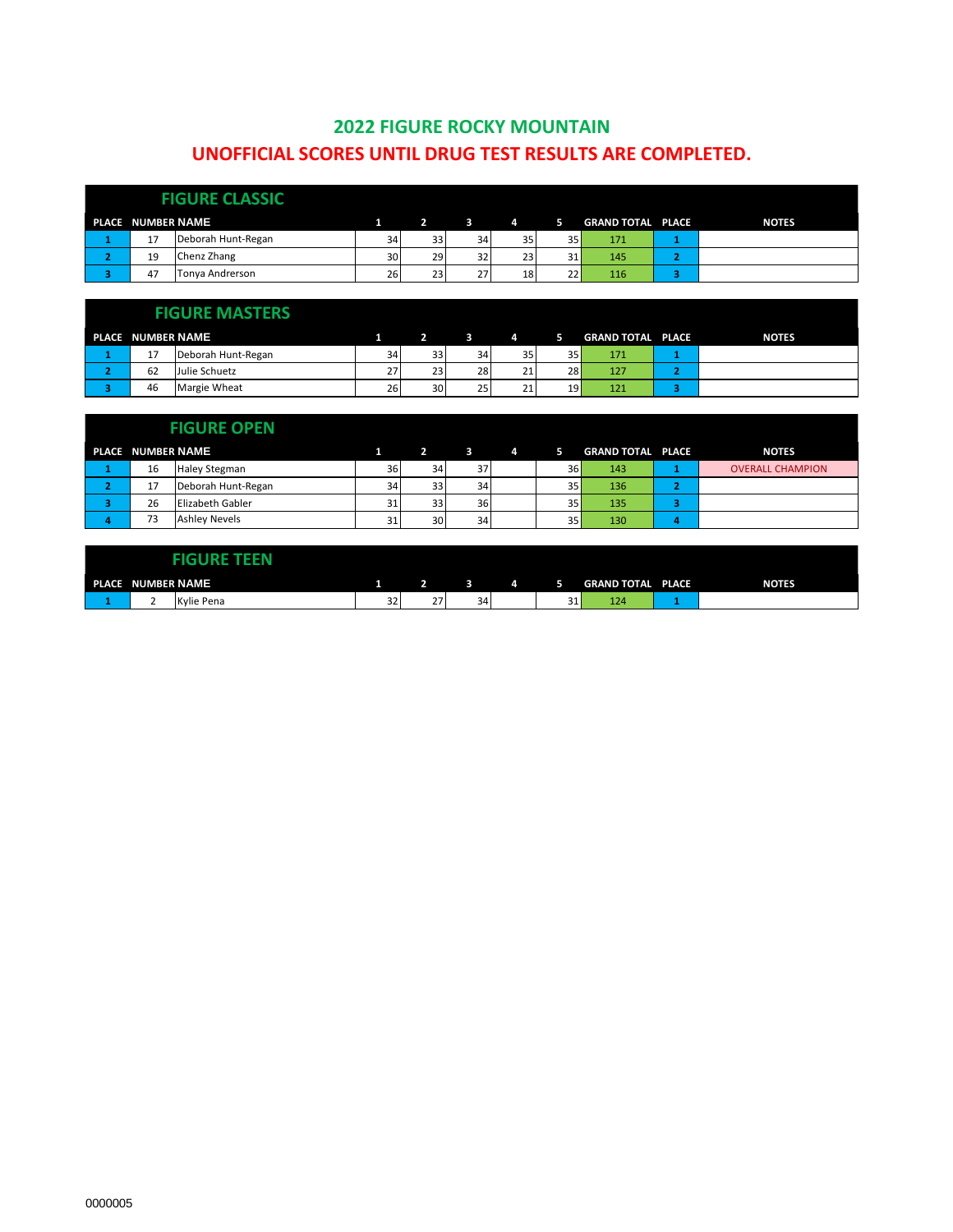

### **2022 FITNESS ROCKY MOUNTAIN**

|              | <b>FITNESS</b><br>omen |     |     |    | <b>PERFORMANCE ROUTINE</b> |           |              |    |    |    | <b>SWIMWEAR</b> |    |              |                 |                    |              |              |
|--------------|------------------------|-----|-----|----|----------------------------|-----------|--------------|----|----|----|-----------------|----|--------------|-----------------|--------------------|--------------|--------------|
| PLACE NUMBER | <b>NAME</b>            |     |     |    |                            |           | <b>TOTAL</b> |    |    |    |                 |    | <b>TOTAL</b> | <b>DEMERITS</b> | <b>GRAND TOTAL</b> | <b>PLACE</b> | <b>NOTES</b> |
| 49           | Nicole Raso            | 24  | 33  |    | 37 <sup>1</sup>            | 29        |              | 37 |    | 35 |                 | 37 | 178          |                 | 22<br>335          |              |              |
|              | Veronica Adkinson      | 271 | 28  | 32 | 33 <sup>1</sup>            | <b>18</b> | 138          | 38 | 30 | 33 | 31              | 31 | 163          |                 | 301                |              |              |
|              | Tameika Noel           |     | 271 |    | 33                         | <b>20</b> | 137          | 36 |    | 34 | 36              | 32 | 169          |                 | $\sim$<br>3Ut      |              |              |

|                |        | <b>AITNESS KIM</b> |             |    |    |    | <b>PERFORMANCE ROUTINE</b> |                 |              |  | <b>SWIMWEAR</b> |  |              |                 |                    |              |              |
|----------------|--------|--------------------|-------------|----|----|----|----------------------------|-----------------|--------------|--|-----------------|--|--------------|-----------------|--------------------|--------------|--------------|
| <b>PLACE N</b> | NUMBER |                    | <b>NAME</b> |    |    |    |                            |                 | <b>TOTAL</b> |  |                 |  | <b>TOTAL</b> | <b>DEMERITS</b> | <b>GRAND TOTAL</b> | <b>PLACE</b> | <b>NOTES</b> |
|                | $\sim$ | Jervn Cline        |             | ٩n | -- | 30 | ~-<br>. I                  | 26 <sub>1</sub> | 138          |  |                 |  |              |                 | 156                |              |              |
|                | ᅭ      | Talia Pevan        |             | 30 | 29 |    |                            | 31 I            | 153          |  |                 |  |              |                 | ᆂᆦ                 |              |              |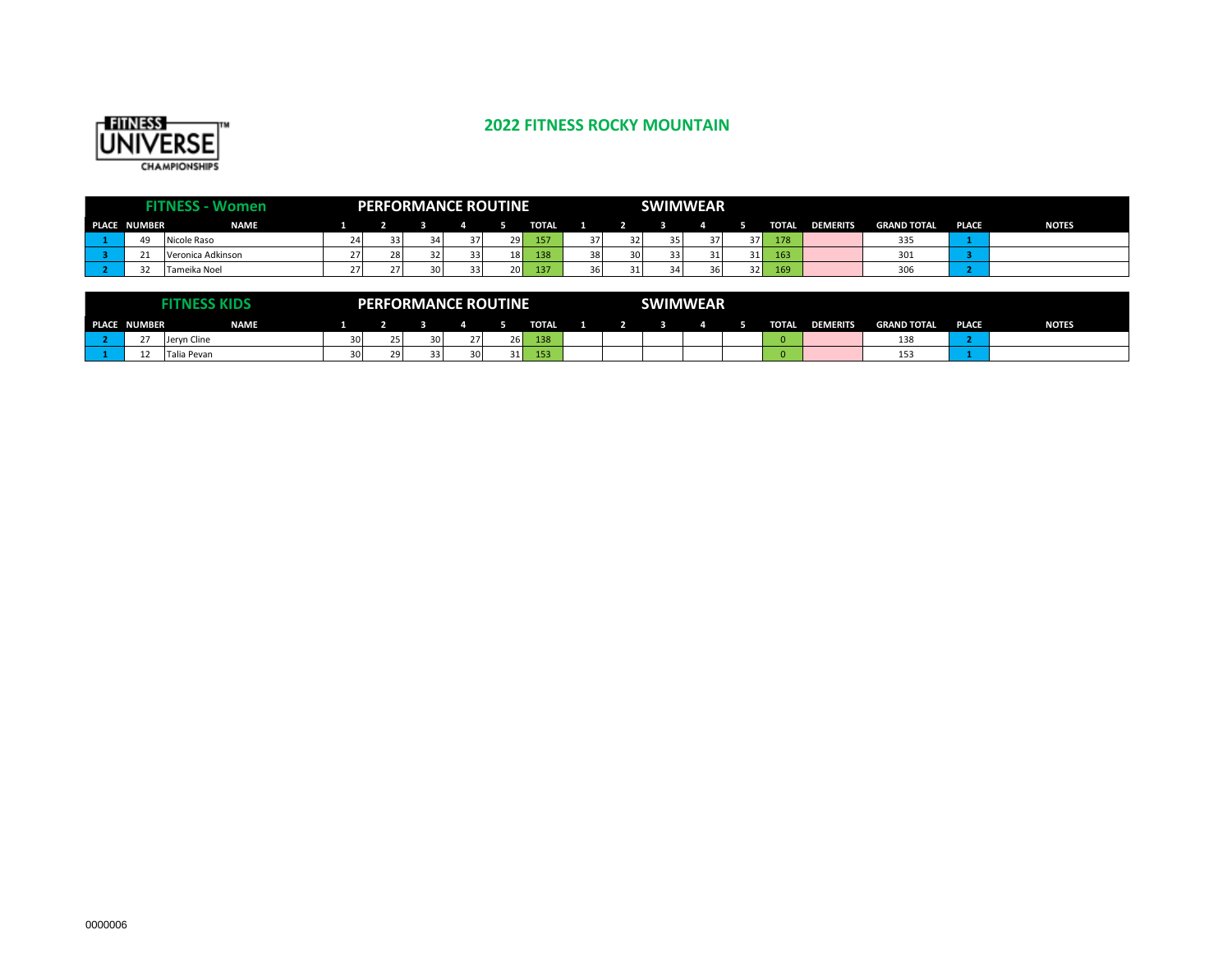## **2022 MUSCLEMANIA® TRANSFORMATION ROCKY MOUNTAIN UNOFFICIAL SCORES UNTIL DRUG TEST RESULTS ARE COMPLETED.**

|              | <b>TRANSFORMATION WOMEN</b> |   |                |                          |                 |   |                          |   |              |
|--------------|-----------------------------|---|----------------|--------------------------|-----------------|---|--------------------------|---|--------------|
| PLACE NUMBER | <b>NAME</b>                 | 1 | $\overline{2}$ | $\overline{\phantom{a}}$ | 4               | 5 | <b>GRAND TOTAL PLACE</b> |   | <b>NOTES</b> |
| 26           | Elizabeth Gabler            | 9 | 9              |                          |                 | q | 44                       |   |              |
| 37           | Amanda Maxson               | ö | 9              |                          | 10 <sup>1</sup> | 8 | 43                       | n |              |
| 47           | Tonya Anderson              |   | 8              |                          |                 | q | 42                       | з |              |
| 29           | Nichole Romero              |   | 8              |                          | 10              |   | 42                       | З |              |
| 62           | Julie Schuetz               |   | 8              |                          |                 | 8 | 40                       | 5 |              |
| 14           | Kathy Smith                 |   | 8              |                          |                 |   | 36                       | 5 |              |
| 57           | Stefani Robin               |   |                |                          |                 | 8 | 34                       |   |              |